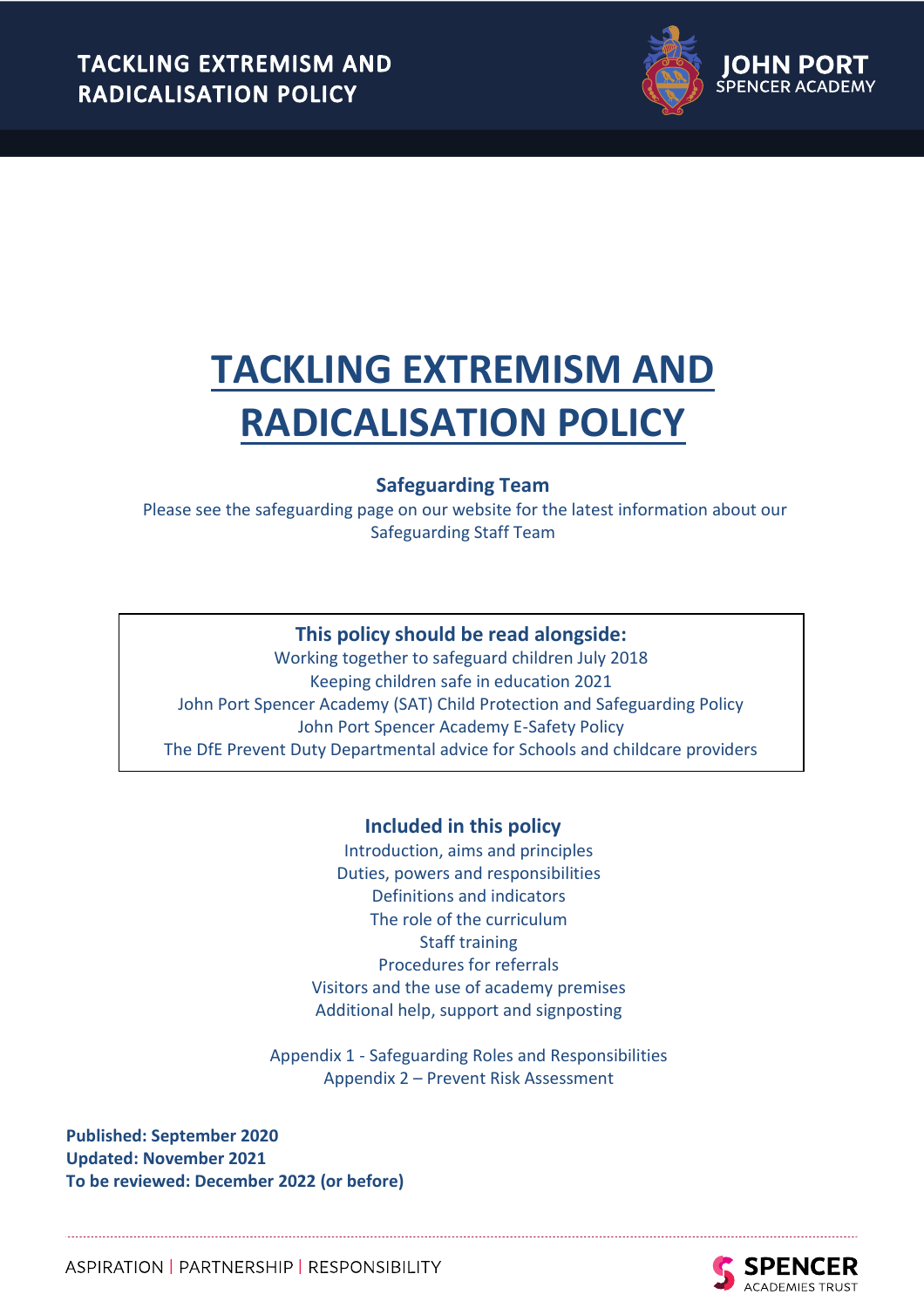

# **Introduction, aims and principles**

John Port Spencer Academy fully recognises its responsibilities for tackling extremism in all forms and its responsibilities in protecting children/young people from exposure to all types of radicalisation. This Policy is intended to provide us with a framework of dealing with issues of vulnerability, exposure to extreme views and ideologies that are seen to be inflammatory and against the ethos of our academy.

See also: Appendix 1 - Safeguarding Roles and Responsibilities and Appendix 2 – Prevent Risk Assessment.

We recognise we are in an important position to identify the early signs, looking to safeguard and protect children/young people who are susceptible and vulnerable. We recognise the need to respond in taking appropriate action to prevent extremist views and ideologies developing alongside providing a broad curriculum. This policy sets out how we will deal with this. Effective engagement with our parents and our community is important as they are in a key position to spot signs of radicalisation. It is important to assist and advise families who raise concerns and point them in the right direction for support.

## **Duties, powers and responsibilities**

Section 26 of the Counter Terrorism and Security Act 2015 places a duty upon Local Authorities and all specified settings including Schools and academies in the exercise of their functions to have "due regard to the need to prevent people from been drawn into terrorism". It is applied to bodies in the UK who have significant interaction with people vulnerable to radicalisation.

We are required in our functions under section 26 to:

- Know about and Identify early indicators in students.
- Develop the confidence to challenge and intervene.
- Assess the risk of our students being drawn into terrorism and terrorist ideology.
- Have clear protocols and keep records.
- Be monitored by Ofsted in how we exercise these duties.

We therefore recognise the Prevent strategy is part of the overall Counter Terrorism Strategy, CONTEST in the UK. The aim of Prevent is to reduce the threat to the UK from terrorism by stopping people becoming terrorist or supporting terrorism.

We understand Channel to be an element of the Prevent strategy aimed at stopping vulnerable people from being drawn into terrorism, a programme working to challenge extremist ideas who work with individuals including children and young people.

We will work with the Local Authority and with other agencies in making sure we undertake our duties under Prevent. Furthermore, we will follow the procedures set out by the Derby and Derbyshire Safeguarding Children Partnership with reference to Safeguarding Children and Young People who are deemed vulnerable to Violent Extremism: **<http://derbyshirescbs.proceduresonline.com/index.htm>**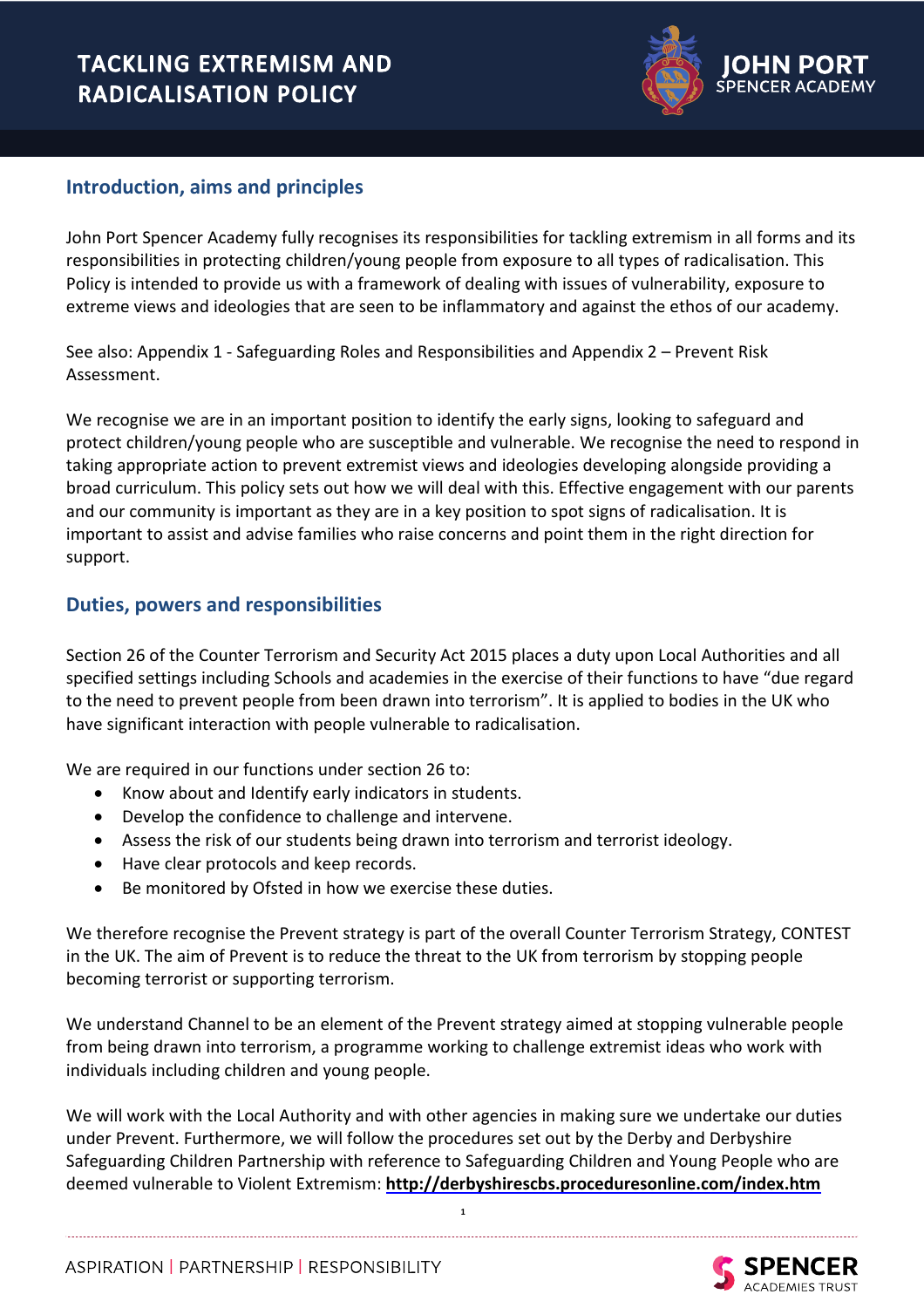

In tackling extremism and radicalisation, we will take account of the following national guidelines and legislation:

- CONTEST (Counter Terrorist Strategy) 2011
- Prevent Duty Guidance for specified local authorities HMI June 2015
- Channel Duty Guidance 2015
- Counter Terrorism & Security Act 2015
- The Prevent Duty, DfE Departmental advice for schools and child care providers 2015

# **Definitions and indicators**

We recognise that extremism is defined as the holding of extreme political or religious views. It is a vocal or active opposition to fundamental British values, including democracy, the rule of law, individual liberty, mutual respect and the tolerance of different faiths and beliefs. We also include in our definition any calls for the death of members of our armed forces, whether in this country or abroad.

We recognise radicalisation as the process by which people come to support terrorism, violent extremism and, in some cases, to then participate in terrorist groups, which can mean leaving their country to pursue this.

We recognise that children/young people can be enticed into radicalisation as they are more vulnerable and susceptible to this. They can therefore be drawn into violence or they can be exposed to the messages of extremist groups by many means, but especially online and through social media. The academy recognises that social media is increasingly a child's or young person preferred method of communication that can increase their risk to exposure to radicalisation.

Messages, views, ideologies that are extremist can come from parents/carers, family members or friends, and/or from direct contact with member groups and organisations. It can come from staff within an organisation, or be brought into a school or academy by staff, governors, or volunteers.

Research has identified helpful lists of indicators based on actual UK case studies which would identify how a child or young person is vulnerable to radicalisation. The risk of radicalisation is the product of a number of factors and identifying this risk requires all our staff in John Port Spencer Academy being able to exercise their judgement in raising any concern and reporting to the appropriate leads within the academy.

We understand the following concerns as some indicators of vulnerability in children/young people to radicalisation and ones that are based upon research and from examples of case studies but that there is no definitive list and all these following concerns, indicators, factors and risk indicators are to be considered:

- Identity Crisis distance from cultural/religious heritage and uncomfortable with their place in society around them;
- Personal Crisis family tensions, sense of isolation, adolescence, low self-esteem, disassociation with existing friendship groups, becoming involved in new and different groups of friends, searching for answers to questions about identity, faith and belonging;

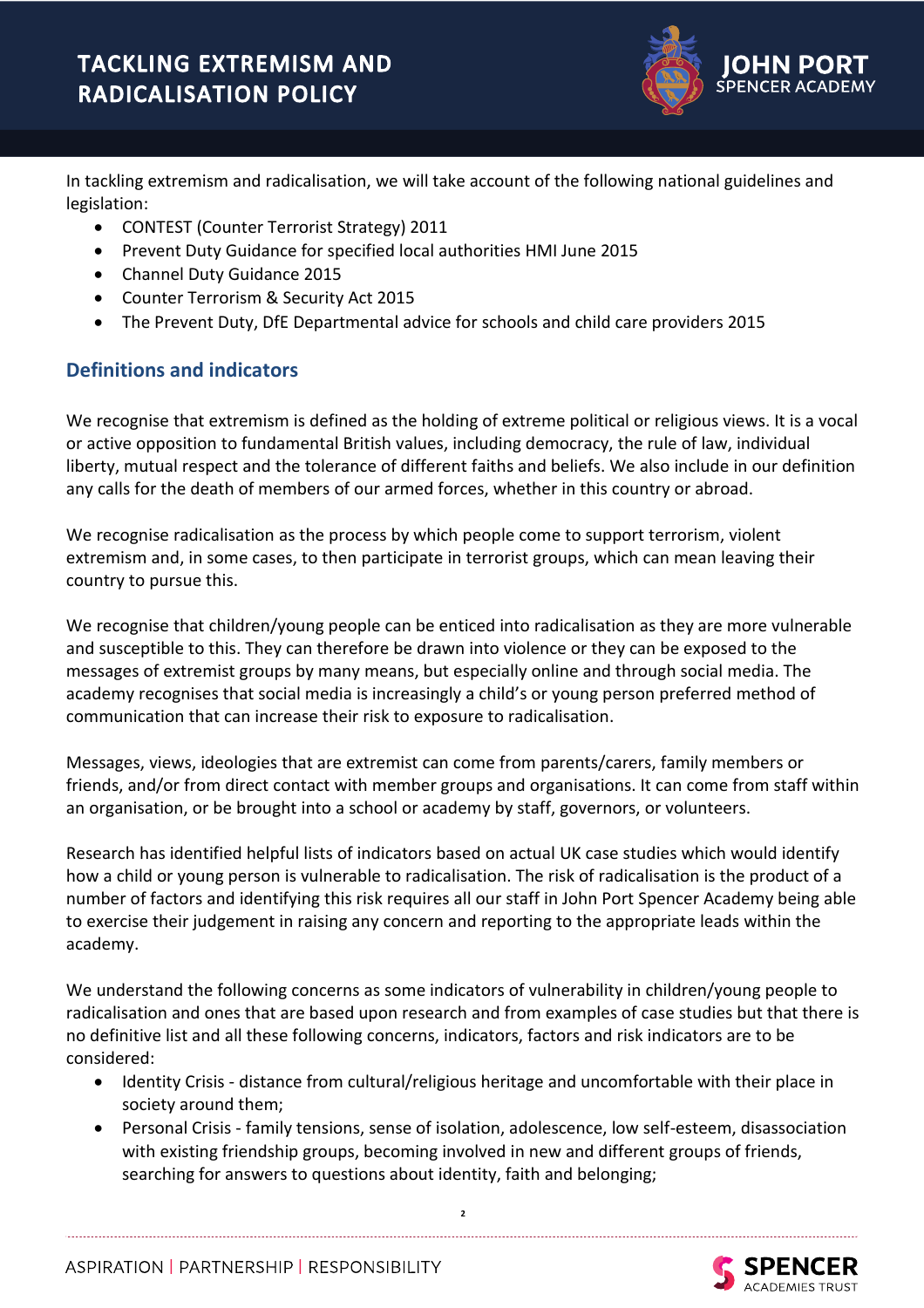- Personal Circumstances migration, local community tensions, events affecting country or region of origin, having a sense of grievance that is triggered by personal experience racism, discrimination or aspects of government policy;
- Unmet Aspirations perceptions of injustice, feeling of failure, rejection of civic life;
- Criminality experiences of imprisonment, poor resettlement/reintegration, previous involvement with criminal groups.

We recognise the following potential diagnostic indicators identified in the CHANNEL guidance, which includes:

- Use of language seen to be inappropriate (for example, but not limited to: causing distress or alarm and perceived to be prejudiced, inflammatory, or hateful).
- Noticeable behavioural changes.
- Expression of extreme views.
- Possession of extremist literature.
- Advocating violent actions and means.
- Seeking to recruit others to an extremist ideology.

We also understand these critical risk factors, which indicate a possible process of potential grooming/entrapment:

- Changes in faith/ideology.
- Sudden name change linked to a different faith/ideology.
- Significant changes in appearance.
- Secrecy on the internet & access to websites with a social networking element.
- Narrow/limited religious or political view.
- Attendance at certain meetings (for example but not limited to: rallies and events articulating support for extreme groups).
- "Them" and "us" language/rhetoric.
- Justifying the use of violence to solve societal issues.
- Isolation from usual friends, family or social groups.
- Sudden unexplained foreign travel.

We will assess and monitor the risk of children being drawn into terrorism; the general risks may vary from area to area, and according to their age, local threat and proportionality. John Port Spencer Academy recognises that we are in an important position to identity risks within our local context.

We will use our Child Protection/Safeguarding Report form used to raise safeguarding concerns in the academy on an individual student and a risk assessment if the concern is a Prevent concern. If the concern is a Prevent concern, we will use the guidance and assessment as prescribed by the local authority.

We will try to help our students to keep safe online and consider the impact of social media networking sites with additional consideration to the threat of exposure to extremism and radicalisation. We are aware of the increased risk of online radicalisation and how terrorist groups seek to radicalise young people online.

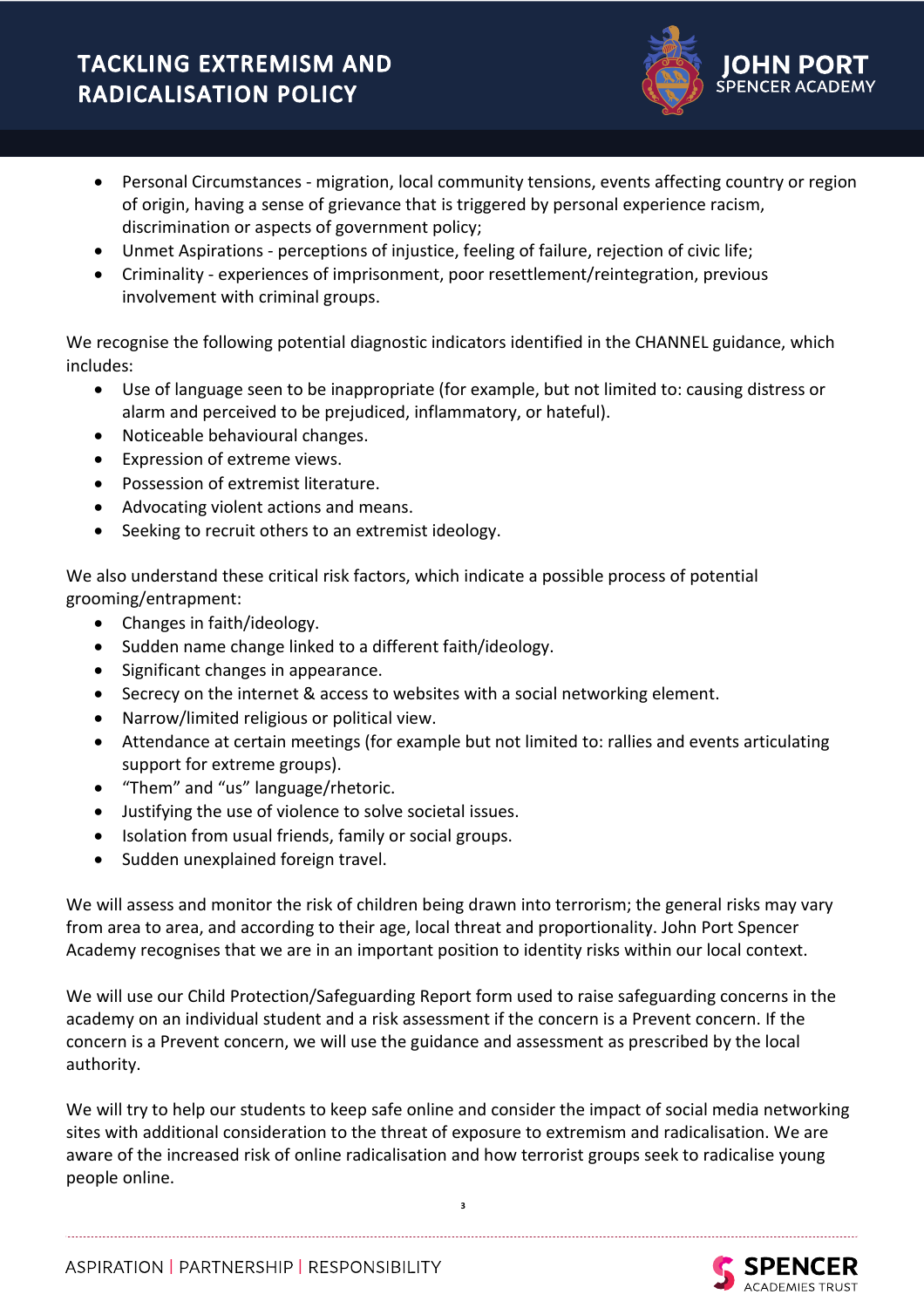

We will use appropriate levels of filtering and consult with the relevant IT providers and provide training where necessary. *(See John Port Spencer Academy's E-Safety policy).* 

# **The role of the curriculum**

We will work to ensure that our students will be skilled and equipped to be resilient and resist involvement in extreme or radical activities. Therefore, we recognise the need to build resilience in our students to make them less vulnerable.

We will therefore provide a broad and balanced curriculum within which we aim to support students, Spiritual, Moral, Social and Cultural development (SMSC). SMSC development is promoted through all our subjects, including the ethos of our academy where development of positive attitudes and values is central to everything we do.

Values underpinning public life in the UK have been summarised as democracy, the rule of law, individual liberty, mutual respect, and the tolerance of those with different faiths and beliefs. It is important that our students understand this through different approaches using a balanced and broad curriculum. This supports our students to be responsible citizens and prepares for an adult life living and working in Britain, which is diverse and changing.

Our academy will ensure the promotion of British values and that these efforts are inclusive and promote unity between students, parents/carers and the local community.

# **Staff training**

As part of our statutory duties and through opportunities, we will ensure that all staff are fully aware of the threats, risks and vulnerabilities that are linked to extremism and radicalisation. This includes being alert to early indicators, responding to and reporting. This will include all staff including volunteers and governors, and will be incorporated into staff induction training.

We will ensure that all staff are trained to be equipped and skilled in this field, making available training resources and support opportunities where required. We will follow the recommendations of the Local Authority and ensure staff attend or complete online Prevent/WRAP, CHANNEL, iHasco or other recommended training and that this is relevant to the job role in the academy.

## **Procedures for referrals**

We will treat any worry or concern that a child or young person in the academy may be exposed to possible extremism, extremist ideology and or radicalisation as a safeguarding concern.

Recent case studies and from Derbyshire's own experiences have identified the following that schools or academies have been concerned about and sought advice on:

**4**

• Parents/carers presenting worrying views to any Teacher, visitor or Governor.

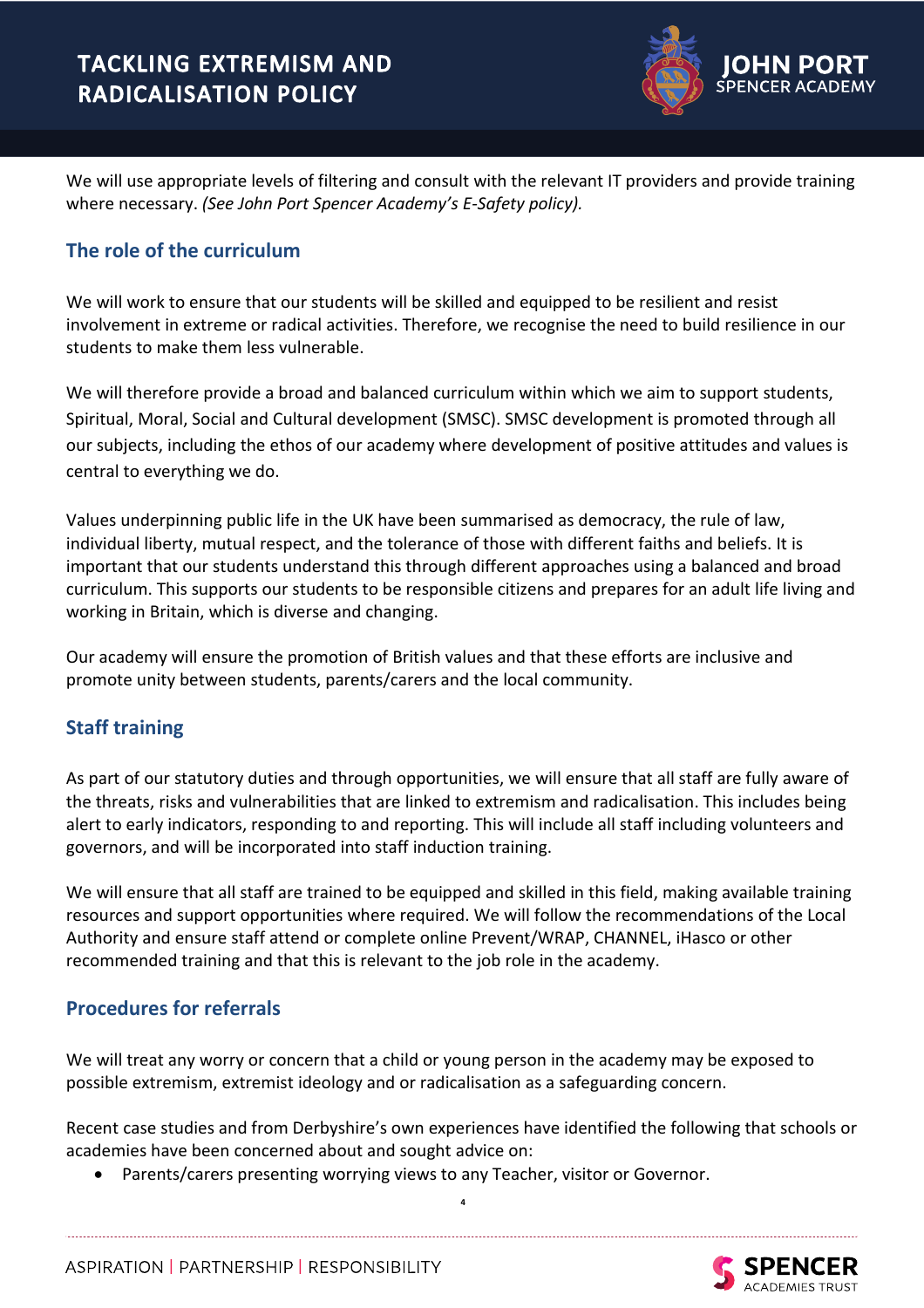

- A staff member, governor, volunteer or visitor presenting concerning views.
- Access to radical teachings by anyone in the academy.
- Online exposure and the viewing of on-line materials seen to be concerning, disturbing, inflammatory, or anti-British in tone.
- Any child or young people/parents/visitors on academy property who you may feel are discussing/providing information to children that may be seen as inciting or inflammatory.
- Acting to remove children from curriculum-based activities or visits on the basis of a view seen to be perceived as linked to an extreme view, ideology or irrational fear.

All concerns and incidents will be fully investigated and, in all cases, the Designated Safeguarding Lead can contact the Child Protection Manager for Schools/ Education settings or in their absence the Safeguarding Team/"Starting Point" for advice and around next steps.

The Department of Education has also a dedicated a telephone helpline (020 7340 7264) to enable staff and governors to raise concerns related to extremism. It is not intended for use in emergency situations.

Where a concern or incident is judged to be immediate and serious an appropriate lead in the academy will contact the police directly.

All concerns will be referred by the Designated Lead Safeguarding Lead into "Starting Point". This is a single point of contact for advice, support and referrals for Early Help Team and Children's Social Care referrals (replaces Call Derbyshire for children and young people).

There is a case referral pathway process and depending upon significance concerns will include a referral into the local prevent team, and decisions will be made around a referral into Channel.

## **Visitors and the use of academy premises**

#### **Visitors**

- Upon arriving at the academy all visitors, including contractors, will read the Safeguarding and Child Protection Guidance and any relevant Codes of Behaviour, which they will be required to adhere to.
- Visitors and contractors will be subject to Identification checks, which will include clarification of the purpose of their visit.
- John Port Spencer Academy may undertake further precautions in allowing visitors and contractors on their premises.

#### **Academy Premises**

We will ensure the academy building will not be used to give a platform to extremists. This will be monitored as follows:

• If a member of staff wishes to invite a speaker into John Port Spencer Academy prior approval and agreement will be made with the Principal, which will be subject to the appropriate academy safeguarding checks.

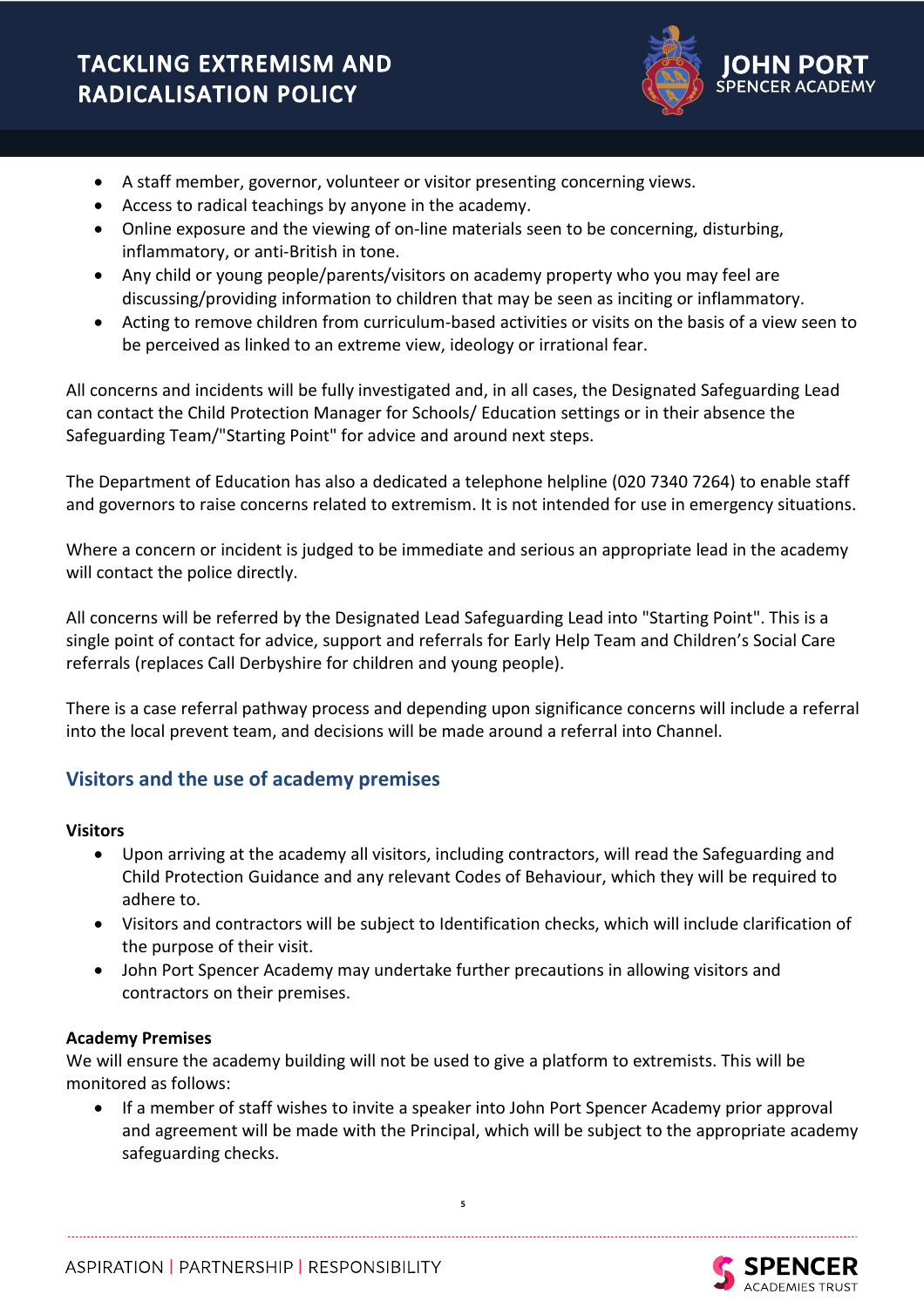- That the academy will refer to the 'External Contributors Policy' updated and issued by DCC in November 2014 ensuring that this document is shared with the provider/speaker before the event. Once completed and checked with all parties in agreement the event can then be permitted to take place.
- Usage of academy premises will be monitored and in the event of any behaviour not in keeping with this policy or the Safeguarding and Child Protection Policy, the academy will terminate the contact and may in some circumstances contact the police.

# **Additional help, support and signposting**

- ➢ Child Protection Manager Schools/Educational Settings Derbyshire- Ann Holmwood 01629 531079 [Ann.holmwood@derbyshire.gov.uk](mailto:Ann.holmwood@derbyshire.gov.uk)
- ➢ DCC Child Protection/ Safeguarding Team 01629 532178
- $\triangleright$  Derbyshire Police 101- can route non-urgent referrals through to the PREVENT Team
- ➢ Children's Social Care (single point of Contact- Starting Point) 01629 533190
- ➢ Alison Chandler is the lead officer for Prevent at Derbyshire County Council [ali.chandler@derbyshire.gov.uk](mailto:ali.chandler@derbyshire.gov.uk) Telephone 01629 538494 or 07771 980107

#### **Contacts for training and learning (Prevent, WRAP, Channel, CONTEST)**

- ➢ [https://www.saferderbyshire.gov.uk/training-and-resources/courses-and-bookings/counter](https://www.saferderbyshire.gov.uk/training-and-resources/courses-and-bookings/counter-terrorism-training/prevent-elearning/prevent-elearning.aspx)[terrorism-training/prevent-elearning/prevent-elearning.aspx](https://www.saferderbyshire.gov.uk/training-and-resources/courses-and-bookings/counter-terrorism-training/prevent-elearning/prevent-elearning.aspx)
- ➢ <https://www.gov.uk/government/publications/counter-terrorism-strategy-contest>
- ➢ <https://www.gov.uk/government/publications/prevent-duty-guidance>
- ➢ <https://www.gov.uk/government/publications/channel-guidance>
- ➢ <https://www.gov.uk/government/publications/prevent-strategy-2011>

#### **Useful Websites:**

- ➢ **UK Safer Internet Centre:** Guidance for teachers, and other professionals supporting children about how to stay safe online and from radicalisation. **Includes:** checklists for Facebook, Twitter, Snapchat and Instagram. This can be downloaded and used in Schools: **[www.saferinternet.org.uk](http://www.saferinternet.org.uk/)**
- $\triangleright$  London Grid for Learning has a range of short videos that explain some of the issues very well, and which also provides the extremist narrative and guidance about developing a counter narrative. **<http://counterextremism.lgfl.org.uk/>**
- ➢ **PREVENT:** [www.gov.uk/government/policies/protecting-the-uk-against-terrorism/supporting](http://www.gov.uk/government/policies/protecting-the-uk-against-terrorism/supporting-pages/prevent)[pages/prevent](http://www.gov.uk/government/policies/protecting-the-uk-against-terrorism/supporting-pages/prevent)**;** PREVENT Tragedies: **[www.preventtragedies.co.uk;](http://www.preventtragedies.co.uk/)** Families Matter: **[www.familiesmatter.org.uk](http://www.familiesmatter.org.uk/)**

A Prevent risk assessment has been produced to risk assess all of the above points within this policy. Please refer to Appendix 2 for a copy of the Prevent risk assessment.

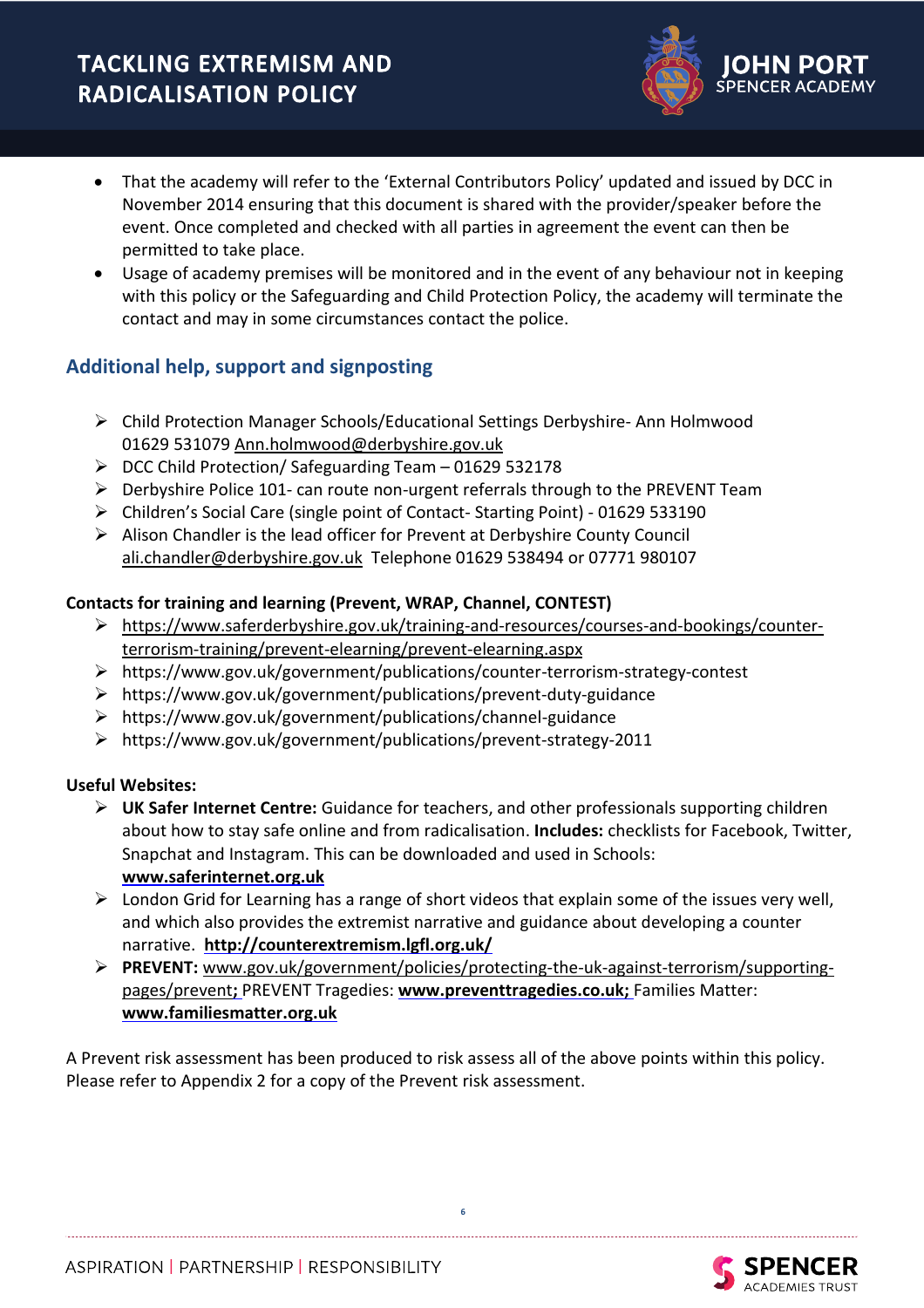

#### **APPENDIX 1 - Safeguarding Roles and Responsibilities**

#### **All Staff and Volunteers of our Academy have responsibility for the following:**

- Being aware of the Derby City and Derbyshire Safeguarding Procedures, and with reference to Safeguarding Children and Young People Vulnerable to Violent Extremism, ensuring these procedures are followed;
- That staff including Volunteers are aware of the Derby and Derbyshire Safeguarding Children Partnership Escalation Policy and Process, which may be followed if a staff member fears their concerns have not been addressed, and of the Confidential Reporting Code (Whistle Blowing);
- Ensuring we attend PREVENT/WRAP training and any other training prescribed by the Local Authority relevant to the role in the academy;
- Being alert to the definitions and indicators around extremism and radicalisation, acting upon any of these concerns by reporting these to the Designated Safeguarding Lead(s) within the academy;
- Bringing any concerns relating to extremism, or worrying ideologies, where a child or young person may have access to materials either online media contact or viewing to the Designated Lead/Teacher(s) for Safeguarding who is the single point of contact for Prevent concerns;
- Bringing any concerns to the Designated Safeguarding Lead relating to parents/carers or visitors on the academy premises relating to views seen to be inflammatory, or contrary to the academy principles in this policy and to a curriculum promoting diversity;
- Being proactive in the academy in protecting vulnerable children/young people from exposure to radical views and been radicalised by them;
- Promoting an ethos within the academy with regard to principles of equality, diversity, and the positive values of different cultures;
- Understanding the implications of prejudice-based bullying in an aim to protect children and young people from being radicalised;
- Understanding British values, being proactive in this contributing to children's learning and the broader values of living & working in Modern Britain;
- Listening to, and seeking out, the views, wishes & feelings of our students, ensuring that the vulnerable child's voice is heard and acknowledged;
- Obtaining advice and seeking support for our students using the referral routes when a child or young person has been identified as vulnerable to extremism and radicalisation.

#### **The Designated Safeguarding Lead has responsibility for the following:**

- That they are the single point of contact in relation to protecting students from radicalisation and involvement in terrorism (SPOC);
- Being aware of the Derby City and Derbyshire Safeguarding Procedures about 'Safeguarding Children and Young People Vulnerable to Violent Extremism' and ensuring these procedures are followed;
- That all concerns are seen as safeguarding concerns and reported under the procedures which are set out;
- That when concerns are bought to their attention they are aware of the advice and referral process PREVENT/Channel which is available in the local authority;
- That they may be asked to attend a Channel panel to present, discuss and agree a course of action on a child or young person raised through that process;
- That they ensure the child or young person receives the support available through PREVENT and Channel;

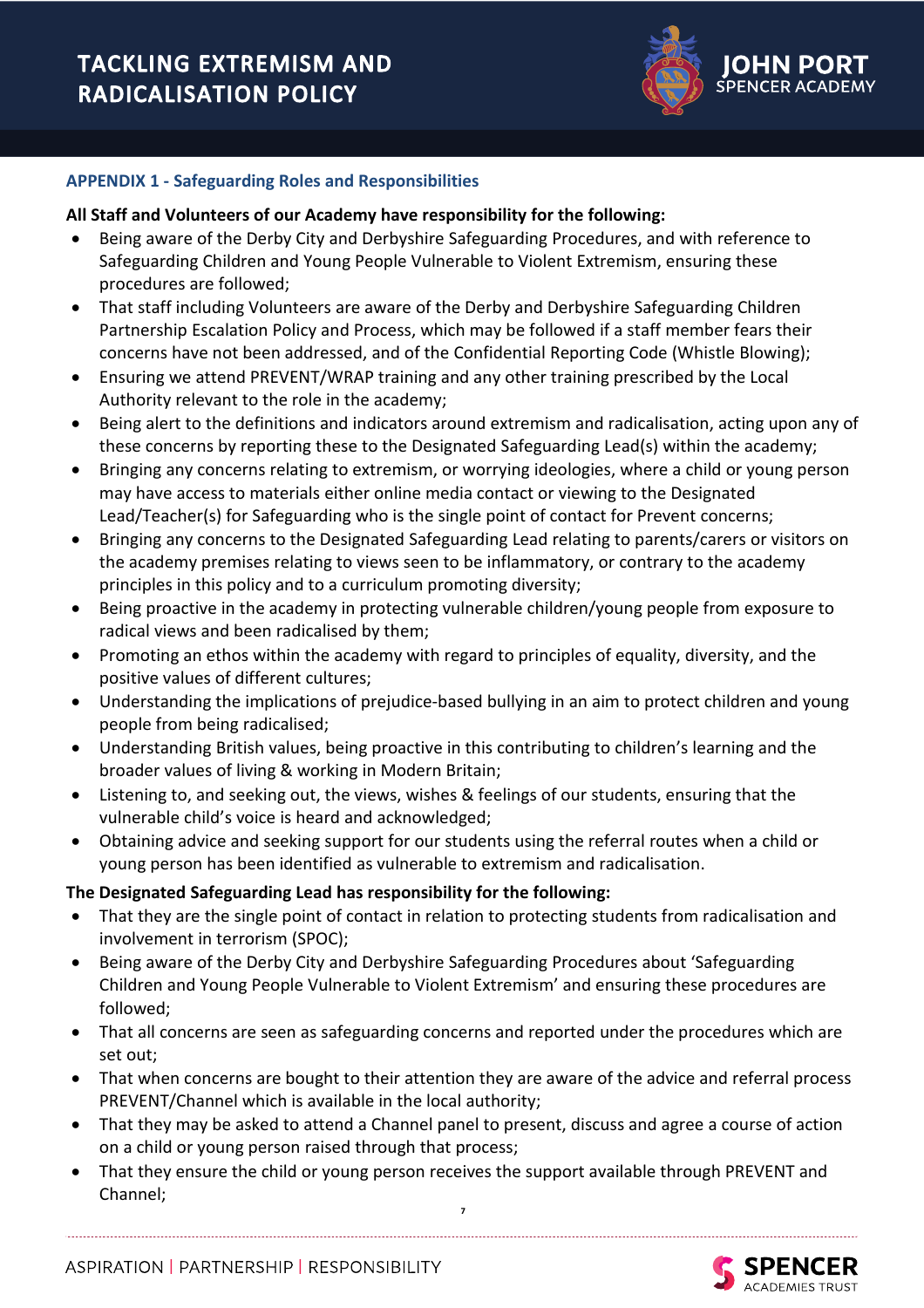

- That they are aware of signposting to other support services, web based organisations and agencies that can assist a school or academy;
- They will monitor the effect in practice of the RE curriculum and assembly policy, or in teachings where relevant that they are used to promote community cohesion and are reflective of multi-faith and beliefs;
- They inform and keep up to date as part of their training responsibilities all staff and volunteers;
- That they keep records of any concerns labelled clearly as Prevent, use and record risk assessments, interventions, and any advice and support that is sought.

### **Governors and the Leadership of our Academy are responsible for ensuring:**

- That the Designated Lead in the academy will act as the single point of contact for concerns;
- That the Safeguarding Designated lead(s) has access to the training as prescribed by the Local Authority;
- That all staff, including volunteers is given access to the training as prescribed by the Local Authority and relevant to their job role;
- That the Designated Safeguarding Lead is sufficiently trained and equipped to deal with extremism and radicalisation in the academy and will remain up to date with any guidance/legislation changes;
- That processes of keeping records are in place for the reporting and recording of any concerns. That there is evidence of Risk Assessments being undertaken, and records are maintained of any interventions, advice and support that have been sought;
- That they consider how children may be taught about extremism and radicalisation as part of the broader Safeguarding in the academy which is promoted through teaching and learning opportunities as part of providing a broad and balanced curriculum;
- That they actively promoting values of democracy, the rule of law, individual liberty, mutual respect and tolerance of those with different faiths and beliefs;
- That they have in place an e-Safety Policy which can also address the concerns of radicalisation online;
- That they ensure this policy, including any teachings or statements relating to the work of protecting children/young people from radicalisation, is available to parents, and carers as appropriate, including displaying on the academy website.

#### **Management of the Policy**

- The Principal will implement the policy and will ensure that all staff including volunteers have read and understood their responsibilities. This is part of the yearly safeguarding training cycle for all staff.
- The governing body will oversee the policy; ensure its implementation and compliance to statutory duties reviewing its content on an annual basis.
- There will be a regular audit and review of this policy and in light of any changes in guidance /legislation how these changes will be implemented within the academy.
- The Principal will report on and discuss progress within the academy to the governing body on an annual basis.
- A record of the minutes is recorded in the academy governing body records about the discussion on Tackling Extremism and Radicalisation Policy and promotion of British values, detailing how proactive the academy is in ensuring this policy is reflected in the academy ethos and curriculum.

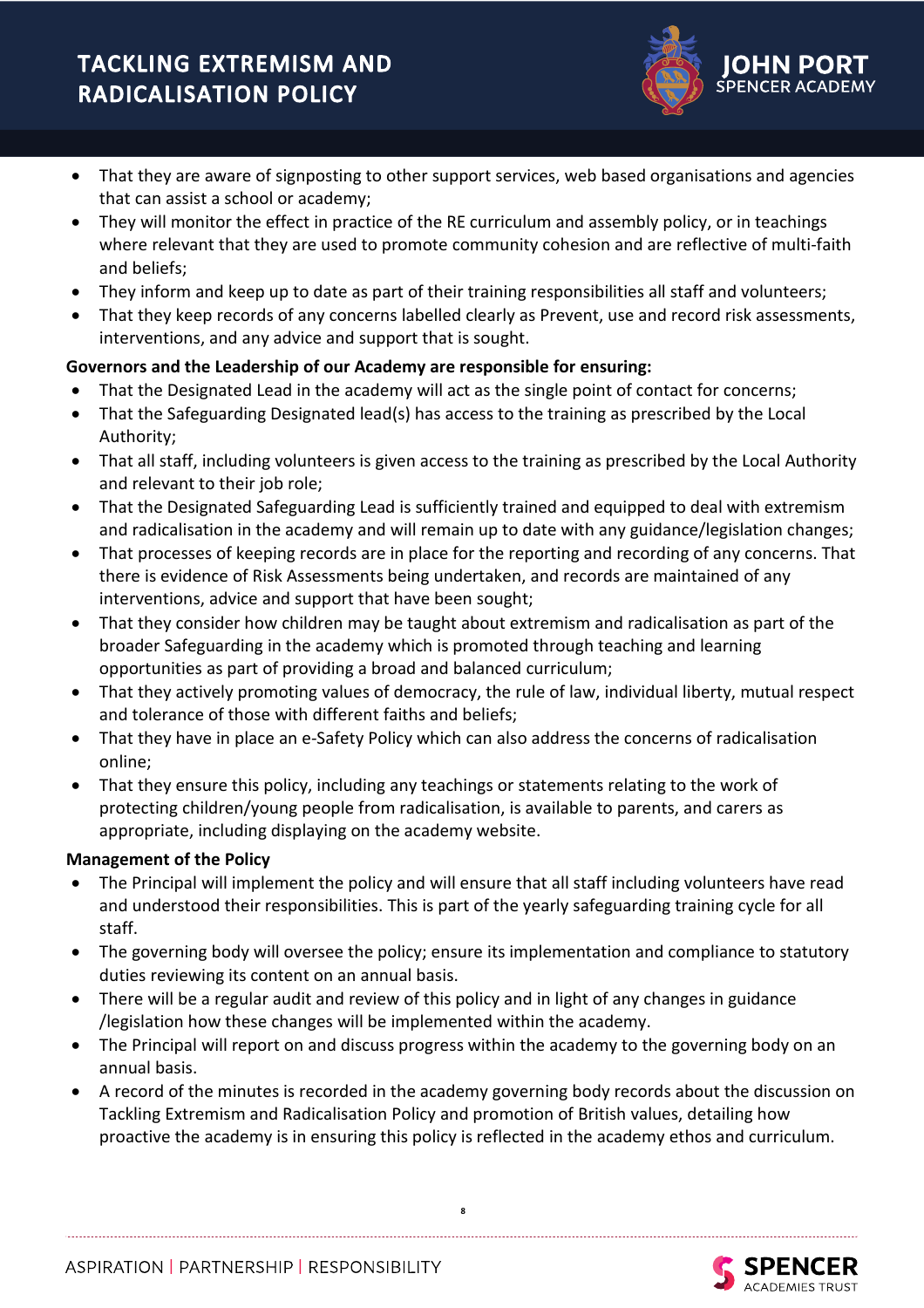

#### **APPENDIX 1 – Prevent Risk Assessment**

#### **RISK ASSESSMENT – EXTREMISM AND RADICALISATION**

| School:                | John Port Spencer Academy   Date of Assessment: 01.09.21 |                                    |  |
|------------------------|----------------------------------------------------------|------------------------------------|--|
| <b>Carried out by:</b> | L Shepherd                                               | Date of Next Review: December 2022 |  |

**Radicalisation** is defined as the process by which people come to support terrorism and extremism and, in some cases, to then participate in terrorist groups.

"**Extremism** is vocal or active opposition to fundamental British values, including democracy, the rule of law, individual liberty and mutual respect and tolerance of different faiths and beliefs. We also include in our definition of extremism calls for the death of members of our armed forces, whether in this country or overseas" (HM Government Prevent Strategy 2011)

Since the publication of the '[Prevent](http://trixresources.proceduresonline.com/nat_key/keywords/a_prevent.html) Strategy', there has been an awareness of the specific need to safeguard children, young people and families from violent extremism. There have been attempts to radicalise vulnerable children and young people to hold extreme views including views justifying political, religious, sexist or racist violence, or to steer them into a rigid and narrow ideology that is intolerant of diversity and leaves them vulnerable to future radicalisation.

Keeping children safe from these risks is a safeguarding matter and is approached in the same way as safeguarding children from other risks. Children should be protected from messages of all violent extremism including, but not restricted to, those linked to extreme Islamist ideology, or to Far Right/Neo Nazi/White Supremacist ideology, Irish Nationalist and Loyalist paramilitary groups, and extremist Animal Rights movements.

**9**

Prevent, in the context of counter-terrorism is intervention before any criminal offence has been committed with the aim of preventing individuals or groups from committing crimes.

**Context (Sept 2021)**

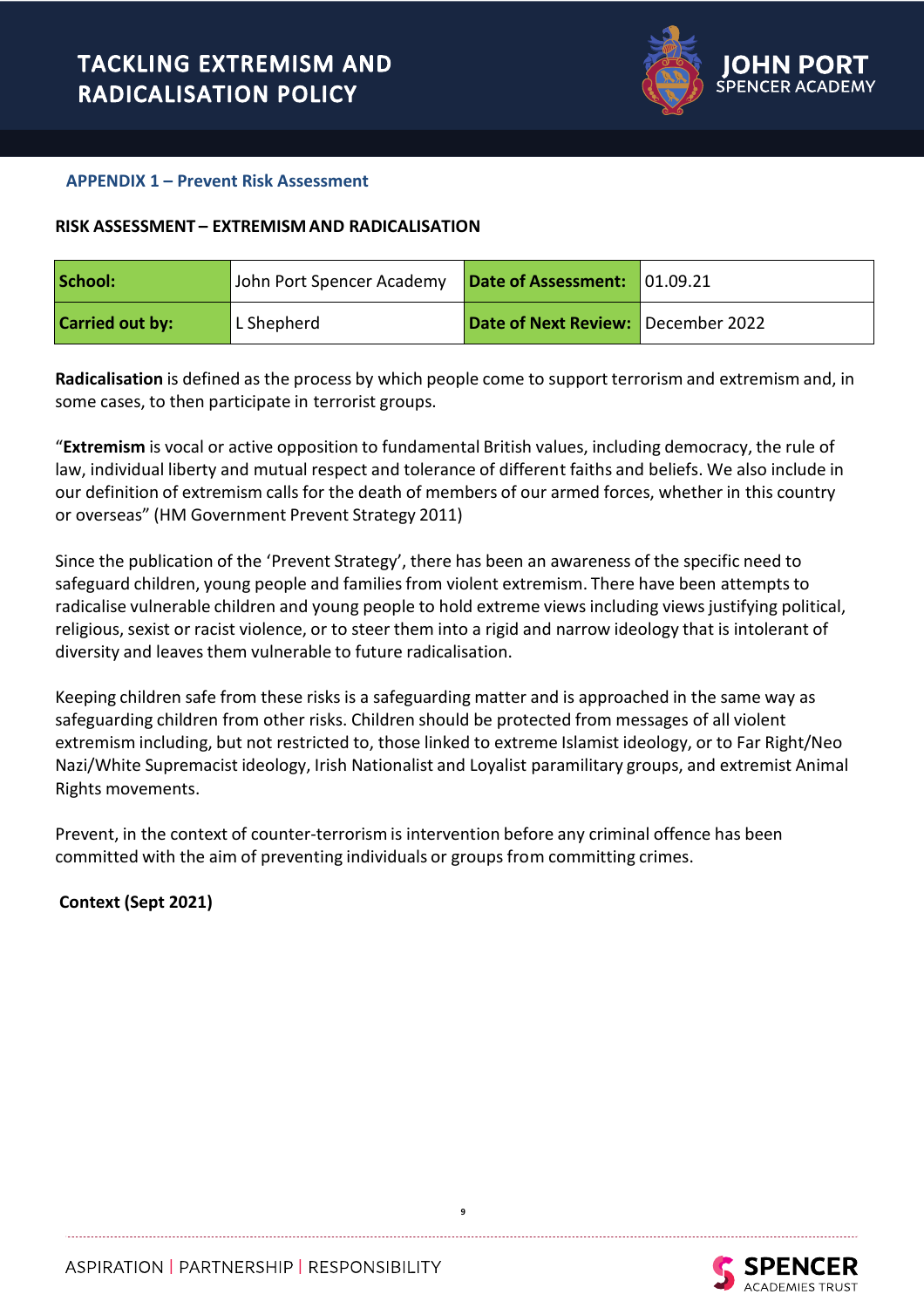

# **JOHN PORT**<br>SPENCER ACADEMY

| <b>Risk Area</b>                   | Hazard                                                                                                                                                                                                                                                                                           | <b>Individuals</b><br>at Risk | Risk:<br>Low<br><b>Medium</b><br>High | <b>Control Measures</b>                                                                                                                                                                                                                                                                                                                                                                                                                                                                                                                                                                                                                                                                                                                                                                                                                                                                                                                                                           | Notes/<br><b>Additional</b><br><b>Controls</b>                                           | <b>Residual</b><br><b>Risk Low</b><br><b>Medium</b><br><b>High</b> |
|------------------------------------|--------------------------------------------------------------------------------------------------------------------------------------------------------------------------------------------------------------------------------------------------------------------------------------------------|-------------------------------|---------------------------------------|-----------------------------------------------------------------------------------------------------------------------------------------------------------------------------------------------------------------------------------------------------------------------------------------------------------------------------------------------------------------------------------------------------------------------------------------------------------------------------------------------------------------------------------------------------------------------------------------------------------------------------------------------------------------------------------------------------------------------------------------------------------------------------------------------------------------------------------------------------------------------------------------------------------------------------------------------------------------------------------|------------------------------------------------------------------------------------------|--------------------------------------------------------------------|
| <b>Welfare and</b><br>Safeguarding | Staff or other<br>contracted providers<br>(e.g. regular supply<br>or agency staff) are<br>not aware of the<br>school procedure for<br>handling concerns<br>and or do not feel<br>comfortable sharing<br>issues internally                                                                        | Students                      | High                                  | • Designated Safeguarding Lead (DSL) has received<br>'Prevent' awareness training and has<br>disseminated the training and salient points to all<br>staff, Governors and other regular contracted<br>staff in the setting.<br>• A prevent Lead has been appointed on the<br>Safeguarding team who has received enhanced<br>Prevent training<br>• Contracted staff are made aware of the person to<br>whom concerns are to be reported<br>• Preventing young people from being<br>exposed to radicalisation or extremism is<br>part of safeguarding policies and procedures<br>i.e. Child Protection & E-safety<br>• DSL has been allocated the role of Single Point of<br>Contact (SPOC)<br>• Staff have received appropriate training and are<br>familiar with our Child Protection Policy and<br>procedures<br>• Concerns are reported to the DSL<br>• Records are held of any referrals with an audit trail<br>being maintained – regular monitoring by the DSL<br>takes place | All staff<br>undertake<br>online prevent<br>training before<br>starting at<br>school.    | Low                                                                |
|                                    | Young people are<br>radicalised by factors<br>internal or external<br>to the school                                                                                                                                                                                                              | Students                      | High                                  | • We have a range of activities to promote the<br>spiritual, moral, social and emotional needs of<br>young people aimed at protecting them from<br>radical and extremist influences<br>• Staff deliver training to help young people develop<br>critical thinking around influence, social media and<br>other on-line safety including countering conspiracy<br>theories exacerbated by Covid -19.<br>• Staff and other adults working with young people<br>are challenged if opinions or language expressed<br>are contrary to community cohesion or<br>• 'British values'<br>• Staff are able to challenge students, parents or<br>governors if opinions expressed are contrary to<br>community cohesion or 'British values'                                                                                                                                                                                                                                                    |                                                                                          | Low                                                                |
|                                    | Specific factors that<br>make the school<br>community<br>potentially<br>vulnerable to being<br>radicalised remain<br>unknown (e.g.<br>extreme religious<br>views promoted<br>locally, tensions<br>between local<br>communities,<br>promotion of radical<br>websites by some<br>students/parents) | Students/<br>Staff            | Medium                                | • Engage with wider services to establish local<br>perspective of extremist or radicalization crime<br>types or any other activity that threatens student<br>safeguards<br>• Where increase of this type of crime is reported,<br>school increases key messages to staff and students<br>via assemblies, newsletters etc.<br>• Knowledge/awareness of the County Terrorism<br>local profile.                                                                                                                                                                                                                                                                                                                                                                                                                                                                                                                                                                                      | Keep up to<br>date with this<br>through Sally<br>Siner, Prevent<br>Education<br>Officer. | Low                                                                |
|                                    | School does not work<br>with statutory<br>partners and<br>agencies and/or does<br>not feel comfortable<br>sharing extremism<br>related concerns<br>externally                                                                                                                                    | Students                      | High                                  | • We communicate regularly with statutory partners<br>and agencies regarding a range of concerns<br>• All staff are aware that concerns are reported to<br>the DSL<br>• We have an appropriate internal referral process in<br>place for all child protection matters including<br>extremism and DSL is aware of how to expedite<br>concerns to other agencies e.g. call Police Prevent<br>Officer<br>• CPOMs in place as a safeguarding database.                                                                                                                                                                                                                                                                                                                                                                                                                                                                                                                                |                                                                                          | Low                                                                |



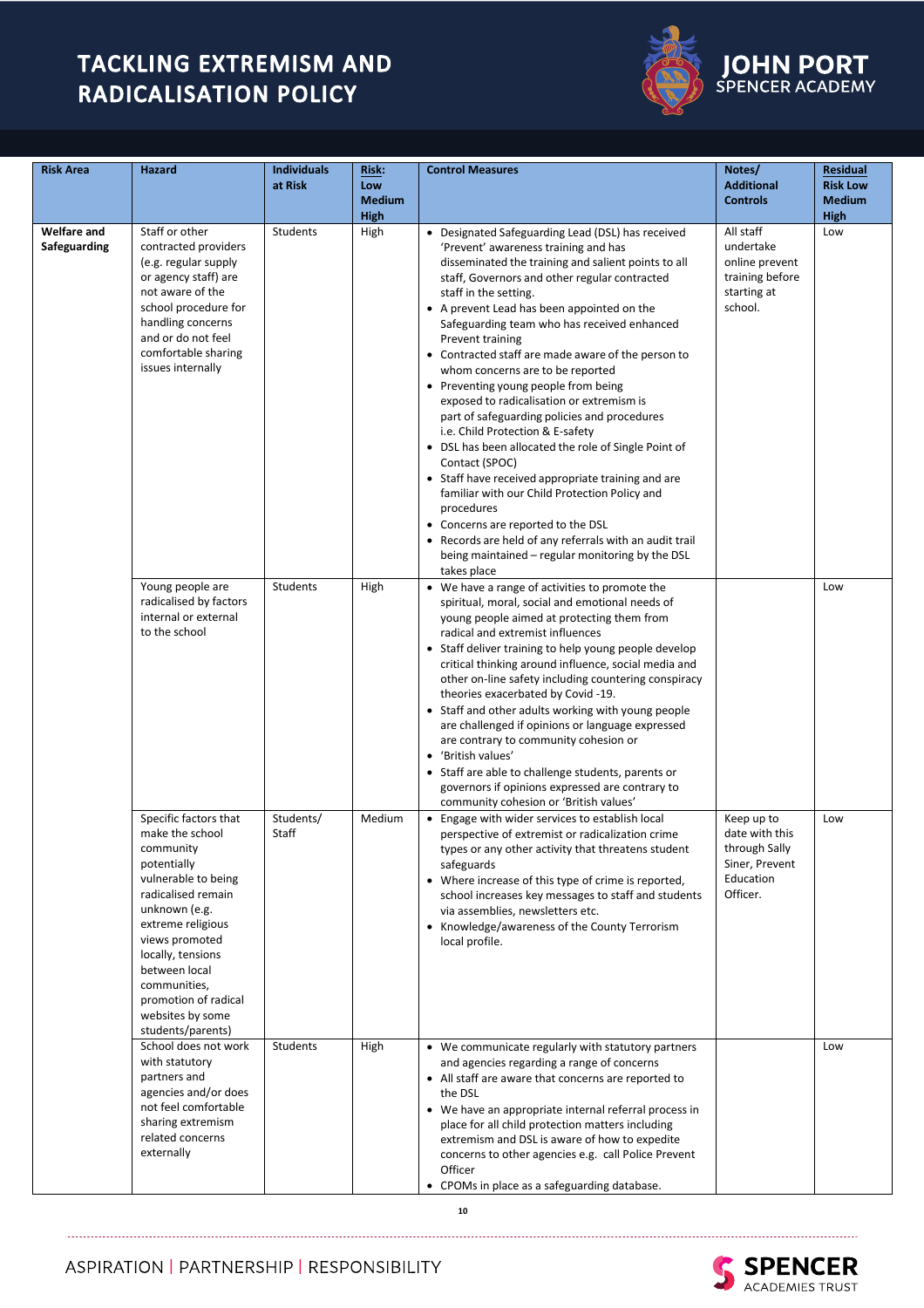

| <b>JOHN PORT</b>      |  |
|-----------------------|--|
| <b>SPENCER ACADEM</b> |  |

.<br>IY

| <b>Risk Area</b>              | Hazard                                                                                                                                                                             | <b>Individuals</b><br>at Risk | Risk:<br>Low<br><b>Medium</b><br><b>High</b> | <b>Control Measures</b>                                                                                                                                                                                                                                                                                                                                                                                                                                                                                                                                                                                                                                                                                                                                                                                                                                    | Notes/<br><b>Additional</b><br><b>Controls</b>                                                 | <b>Residual</b><br><b>Risk Low</b><br><b>Medium</b><br>High |
|-------------------------------|------------------------------------------------------------------------------------------------------------------------------------------------------------------------------------|-------------------------------|----------------------------------------------|------------------------------------------------------------------------------------------------------------------------------------------------------------------------------------------------------------------------------------------------------------------------------------------------------------------------------------------------------------------------------------------------------------------------------------------------------------------------------------------------------------------------------------------------------------------------------------------------------------------------------------------------------------------------------------------------------------------------------------------------------------------------------------------------------------------------------------------------------------|------------------------------------------------------------------------------------------------|-------------------------------------------------------------|
| Curriculum<br>and<br>Learning | Young people are<br>exposed by school<br>staff or contracted<br>providers to<br>messages supportive<br>of extremism,<br>terrorism or that<br>which contradicts<br>'British values' | Students                      | High                                         | • We have appropriate whistleblowing procedures<br>and a range of 'safeguarding' policies which are<br>known and understood by staff, volunteers and<br>regular contracted staff<br>• Staff and other adults working with young people<br>are challenged if opinions or language expressed<br>are contrary to community cohesion or 'British<br>values'<br>• Opportunities to promote 'British values' are<br>clearly identified within all curriculum areas<br>• Areas of the curriculum e.g. PSHE through<br>Enrichment Days and Citizenship are used for<br>controlled and safe debate and discussion<br>• We have appropriate filters in place which reduce<br>the risk of students being able to access<br>inappropriate information via the school IT system.                                                                                        | Curriculum<br>maps                                                                             | Low                                                         |
|                               | Behaviours which<br>harm the ability of<br>different groups and<br>individuals to learn<br>and work together<br>are left unchallenged                                              | Students/<br>Staff            | High                                         | • Students are taught about respect for other<br>cultures and gain an understanding of community<br>cohesion<br>• Opportunities are created both within the<br>environment and the curriculum to promote the<br>setting's ethos and values<br>• Displays and other literature available in school<br>reflects and encourages diversity and community<br>cohesion<br>• Whole School Behaviour Policy includes<br>information on anti-bullying strategies and<br>preventative measures for dealing with bullying<br>• Inappropriate behaviour, language and attitudes<br>are challenged by staff and, where staff or other<br>adults are involved, by senior leaders                                                                                                                                                                                         | Assemblies<br>Anti-Bullying<br>Week<br>Enrichment<br>Drop Down<br>days<br>Behaviour<br>systems | Low                                                         |
| Organisational<br>Culture     | Staff or contracted<br>providers are not<br>aware of/do not<br>subscribe to the<br>ethos and values of<br>the school                                                               | Students/<br>Staff            | High                                         | • Senior Leadership Team are aware of the 'Prevent'<br>Strategy and its objectives as it relates to both the<br>national and local context and take steps to ensure<br>that the overall values and ethos of the school<br>reflect strategies to support the 'Prevent' duty<br>• Clear awareness of roles and responsibilities<br>regarding 'Prevent' exist across the setting<br>• Recruitment, selection and induction programmes<br>exist which include reference to the ethos and<br>values of the setting<br>• Staff development programmes include reference<br>to 'British values' and to the promotion of<br>community cohesion<br>• Guidance and literature are available for staff on<br>the 'Prevent duty'<br>• A process is in place to identify and develop<br>'lessons learned' identified either by us or by other<br>organisations/advisers |                                                                                                | Low                                                         |
|                               | Staff are unable to<br>raise extremism<br>related<br>organisational<br>concerns due to the<br>lack of an<br>appropriate<br>whistleblowing<br>procedure                             | Students/<br>Staff            | High                                         | • Appropriate whistleblowing procedures are in place<br>and adults working with young people are made<br>aware of them<br>• Records are kept of incidents which are reported to<br>the DSL for consideration and, where appropriate,<br>are referred on to the appropriate agency                                                                                                                                                                                                                                                                                                                                                                                                                                                                                                                                                                          | Prevent<br>concerns<br>logged as a<br>separate<br>category on<br><b>CPOMs</b>                  | Low                                                         |